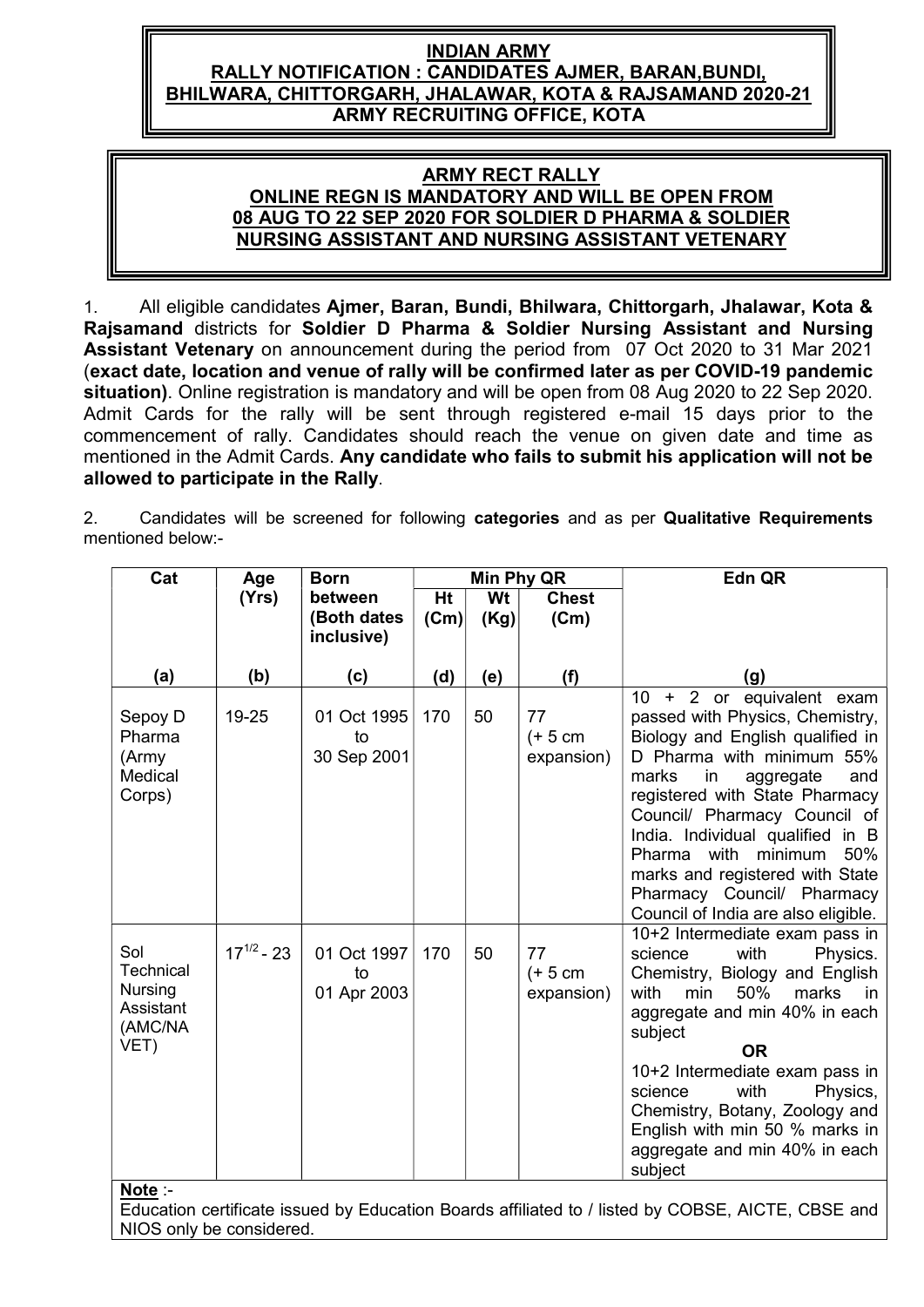| Special Physical Standards (As applicable)                                                                                                                                                                                                                                                                                                                                                                                                                                                                                                                                                                                                                                                                                                                                                                                                                                                                                                                                                                                           |                 |                         |                          |
|--------------------------------------------------------------------------------------------------------------------------------------------------------------------------------------------------------------------------------------------------------------------------------------------------------------------------------------------------------------------------------------------------------------------------------------------------------------------------------------------------------------------------------------------------------------------------------------------------------------------------------------------------------------------------------------------------------------------------------------------------------------------------------------------------------------------------------------------------------------------------------------------------------------------------------------------------------------------------------------------------------------------------------------|-----------------|-------------------------|--------------------------|
| <b>Class/Category</b>                                                                                                                                                                                                                                                                                                                                                                                                                                                                                                                                                                                                                                                                                                                                                                                                                                                                                                                                                                                                                | Height<br>(Cms) |                         | Chest (Cms) Weight (Kgs) |
| <b>Tribals of authorized Tribal Areas</b>                                                                                                                                                                                                                                                                                                                                                                                                                                                                                                                                                                                                                                                                                                                                                                                                                                                                                                                                                                                            | 162             | 48                      | 77                       |
| @ Relaxation in Physical Std                                                                                                                                                                                                                                                                                                                                                                                                                                                                                                                                                                                                                                                                                                                                                                                                                                                                                                                                                                                                         |                 |                         |                          |
| Category                                                                                                                                                                                                                                                                                                                                                                                                                                                                                                                                                                                                                                                                                                                                                                                                                                                                                                                                                                                                                             | Ht (Cm)         | <b>Chest</b><br>(Cm)    | Wt (Kgs)                 |
| Sons of Servicemen (SOS)/ Ex-Servicemen (SOEX)/<br>War widow (SOWW)/Widows of Ex-Servicemen.                                                                                                                                                                                                                                                                                                                                                                                                                                                                                                                                                                                                                                                                                                                                                                                                                                                                                                                                         | $\overline{2}$  | 1                       | $\overline{2}$           |
| Adopted son / son-in-law of a war widow, if she has<br>no son including a legally adopted son of serving<br>soldier /                                                                                                                                                                                                                                                                                                                                                                                                                                                                                                                                                                                                                                                                                                                                                                                                                                                                                                                | $\overline{2}$  | 1                       | $\overline{2}$           |
| Ex-Servicemen<br><b>Outstanding Sportsmen</b><br>Represented India at the International level.<br>(a)<br>Represented State at the Senior/Junior<br>(b)<br>National Level and have won any medal in the<br>individual event or have reached upto eighth position<br>in Team event.<br>(c)<br>Represented College / University in Inter<br>University Championship and have won any medal in<br>individual event or have reached up to sixth position<br>in the Team event.<br>Represented State at National Level in Khelo<br>(d)<br>India Games and have won any medal in individual<br>event or have reached upto sixth position in the team<br>event.<br>(e)<br>Represented District at the State Level and<br>have won any medal in individual event or have<br>reached upto fourth position in the team event.<br>Represented the State school team in the<br>(f)<br>events organized by all India School Games<br>Federation and have won any medal in individual<br>event or upto sixth position in the Team event.<br>@ Note- | $\overline{2}$  | $\overline{\mathbf{3}}$ | 5                        |
| Relaxation in Physical std is either for wards of servicemen/ex-servicemen or<br>(a)<br>sportsmen (not both) and is in addition to the Special Physical Standards.                                                                                                                                                                                                                                                                                                                                                                                                                                                                                                                                                                                                                                                                                                                                                                                                                                                                   |                 |                         |                          |

(b) The Sports certificates issued by authorized sports federations are valid for two years from the issue date as on first day of the recruitment rally, for which the candidate is being screened.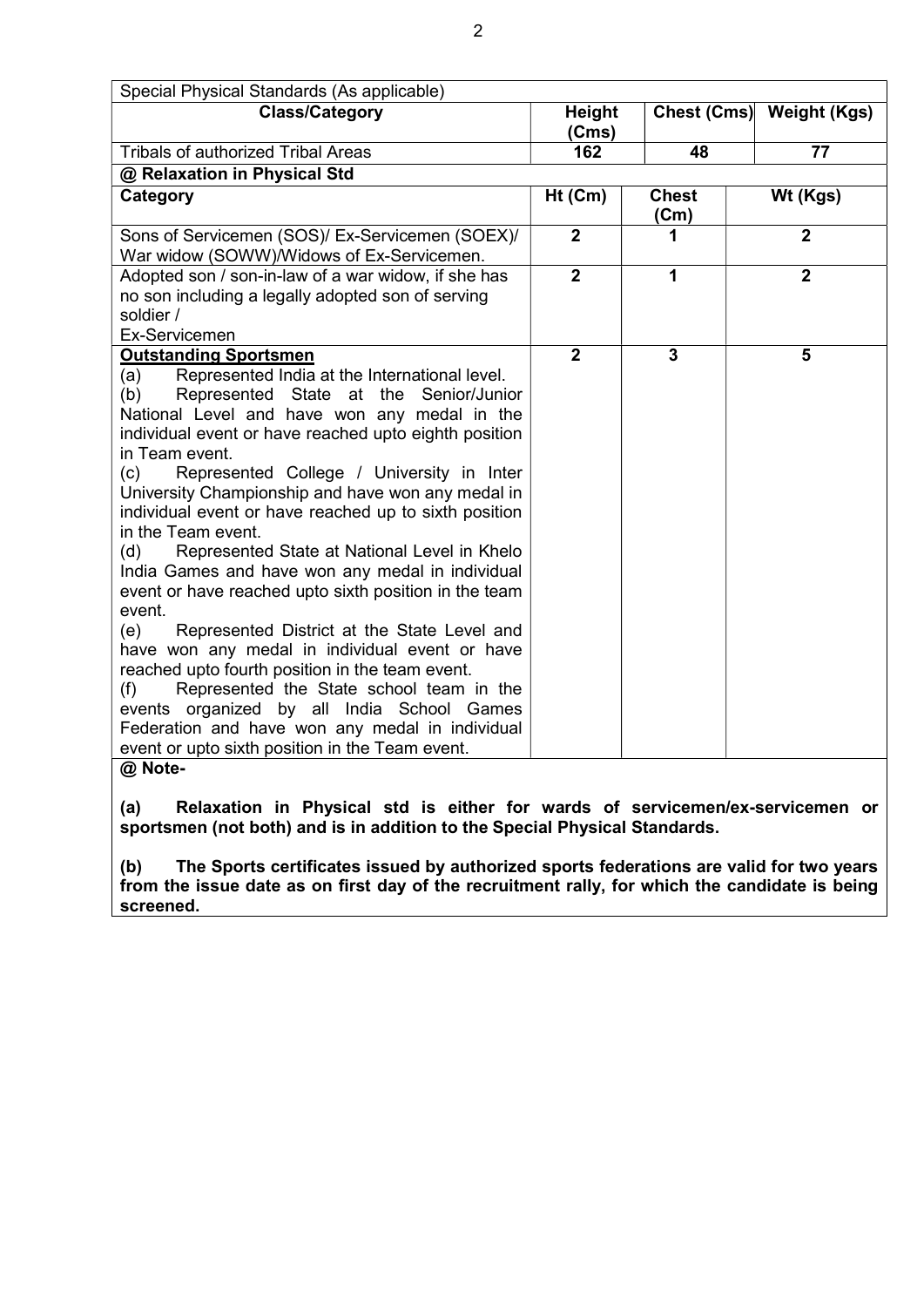| <b>Physical Fitness Test (At Rally site)</b>                                                                                                                                                                                                            |              |                   |              |                     |                | <b>Remarks</b>                                                                                    |  |
|---------------------------------------------------------------------------------------------------------------------------------------------------------------------------------------------------------------------------------------------------------|--------------|-------------------|--------------|---------------------|----------------|---------------------------------------------------------------------------------------------------|--|
| 1.6 Km Run                                                                                                                                                                                                                                              |              | <b>Beam (Pull</b> |              | 9 Feet              | Zig-Z          | (a)<br>Provisions for Extra                                                                       |  |
|                                                                                                                                                                                                                                                         |              | ups)              |              | <b>Ditch</b>        | ag             | Time for 1.6 Km run in Hilly                                                                      |  |
|                                                                                                                                                                                                                                                         |              |                   |              |                     | <b>Balance</b> | Terrain is as follows:-                                                                           |  |
| <b>Group</b>                                                                                                                                                                                                                                            | <b>Marks</b> | Pull              | <b>Marks</b> | Need to             | Need to        | (i) Between 5000 ft to                                                                            |  |
|                                                                                                                                                                                                                                                         | 60           | <b>Ups</b><br>10  | 40           | Qualify             | Qualify        | 9000 ft, Add 30 Secs to<br>all timings.                                                           |  |
| Group I - Up to 5 Min<br>30 Sec                                                                                                                                                                                                                         |              |                   |              |                     |                | (ii) Between 9000 ft to                                                                           |  |
|                                                                                                                                                                                                                                                         |              |                   |              |                     |                | 12000 ft, Add 120 Secs                                                                            |  |
| Group II - 5 Min 31                                                                                                                                                                                                                                     | 48           | 9                 | 33           |                     |                | to all timings.                                                                                   |  |
| Sec to 5 Min 45 Sec                                                                                                                                                                                                                                     |              |                   |              |                     |                |                                                                                                   |  |
|                                                                                                                                                                                                                                                         |              | 8                 | 27           |                     |                | For following<br>(b)<br>cats,                                                                     |  |
|                                                                                                                                                                                                                                                         |              | $\overline{7}$    | 21           |                     |                | candidates only need to                                                                           |  |
|                                                                                                                                                                                                                                                         |              |                   |              |                     |                | qualify in PFT.                                                                                   |  |
|                                                                                                                                                                                                                                                         |              | 6                 | 16           |                     |                |                                                                                                   |  |
|                                                                                                                                                                                                                                                         |              |                   |              |                     |                | Soldier Technical.<br>(i)                                                                         |  |
|                                                                                                                                                                                                                                                         |              |                   |              |                     |                | Soldier<br>Technical<br>(ii)                                                                      |  |
|                                                                                                                                                                                                                                                         |              |                   |              |                     |                | (Aviation/<br>Ammunition                                                                          |  |
|                                                                                                                                                                                                                                                         |              |                   |              |                     |                | Examiner).                                                                                        |  |
|                                                                                                                                                                                                                                                         |              |                   |              |                     |                | (iii)<br>Soldier<br><b>Nursing</b>                                                                |  |
|                                                                                                                                                                                                                                                         |              |                   |              |                     |                | Assistant<br>$\frac{1}{2}$<br><b>Nursing</b>                                                      |  |
|                                                                                                                                                                                                                                                         |              |                   |              |                     |                | Assistant Veterinary.                                                                             |  |
|                                                                                                                                                                                                                                                         |              |                   |              |                     |                | Soldier Clerk /<br>(iv)                                                                           |  |
|                                                                                                                                                                                                                                                         |              |                   |              |                     |                | Store Keeper Technical /                                                                          |  |
|                                                                                                                                                                                                                                                         |              |                   |              |                     |                | Inventory Management.                                                                             |  |
|                                                                                                                                                                                                                                                         |              |                   |              |                     |                | Sepoy Pharma.<br>(v)                                                                              |  |
|                                                                                                                                                                                                                                                         |              |                   |              |                     |                | (vi) Hav Education.                                                                               |  |
|                                                                                                                                                                                                                                                         |              |                   |              |                     |                | (vii)<br>Hav Svy Auto                                                                             |  |
|                                                                                                                                                                                                                                                         |              |                   |              |                     |                | Carto.                                                                                            |  |
|                                                                                                                                                                                                                                                         |              |                   |              |                     |                | (viii) JCO (RT).                                                                                  |  |
| <b>Physical Measurement (At Rally Site)</b><br>Physical measurements will be carried out as per the Physical standards listed at Para 2 above                                                                                                           |              |                   |              |                     |                |                                                                                                   |  |
|                                                                                                                                                                                                                                                         |              |                   |              | <b>MEDICAL TEST</b> |                |                                                                                                   |  |
| As per laid down medical standards at the Rally site.<br>(a)                                                                                                                                                                                            |              |                   |              |                     |                |                                                                                                   |  |
| (b)                                                                                                                                                                                                                                                     |              |                   |              |                     |                | Unfit candidates will be referred to MH/ CH/ BH for specialist review. Candidates referred        |  |
|                                                                                                                                                                                                                                                         |              |                   |              |                     |                | for specialist review should present themselves to the nominated MH/ CH/ BH within 14 days of the |  |
| referral and report back to ARO for issue of Admit Card for CEE in case declared FIT.                                                                                                                                                                   |              |                   |              |                     |                |                                                                                                   |  |
|                                                                                                                                                                                                                                                         |              |                   |              |                     |                | <b>WRITTEN TEST THROUGH COMMON ENTRANCE EXAMINATION (CEE)</b>                                     |  |
| (a)                                                                                                                                                                                                                                                     |              |                   |              |                     |                | Will be conducted for medically fit candidates at nominated venue. Location, Date and time        |  |
| of written test will be intimated at rally site / through CEE Admit Cards.                                                                                                                                                                              |              |                   |              |                     |                |                                                                                                   |  |
| (b)                                                                                                                                                                                                                                                     |              |                   |              |                     |                | Admit card for the CEE for the Rally Fit candidates will be issued at Rally Site itself.          |  |
| (c)                                                                                                                                                                                                                                                     |              |                   |              |                     |                |                                                                                                   |  |
|                                                                                                                                                                                                                                                         |              |                   |              |                     |                |                                                                                                   |  |
| Admit card for the CEE for the Review Fit cases will be issued after getting medically fit by<br>concerned specialist / specialists at MH/ CH/ BH.<br>Candidates are required to bring following documents / certificates in original with two attested |              |                   |              |                     |                |                                                                                                   |  |
|                                                                                                                                                                                                                                                         |              |                   |              |                     |                |                                                                                                   |  |
|                                                                                                                                                                                                                                                         |              |                   |              |                     |                |                                                                                                   |  |
| photocopies with them to the rally site:-<br>(a)                                                                                                                                                                                                        |              |                   |              |                     |                | Admit Card. Printed with Laser Printer on good quality paper (Do not shrink the                   |  |

## 3. Candidates will be tested as stated below:-

(b) Photograph. Twenty copies of unattested Passport size colour photographs developed on good quality photography paper in white background not more than three month old Computer printouts/ photoshopped photographs will **NOT be** accepted.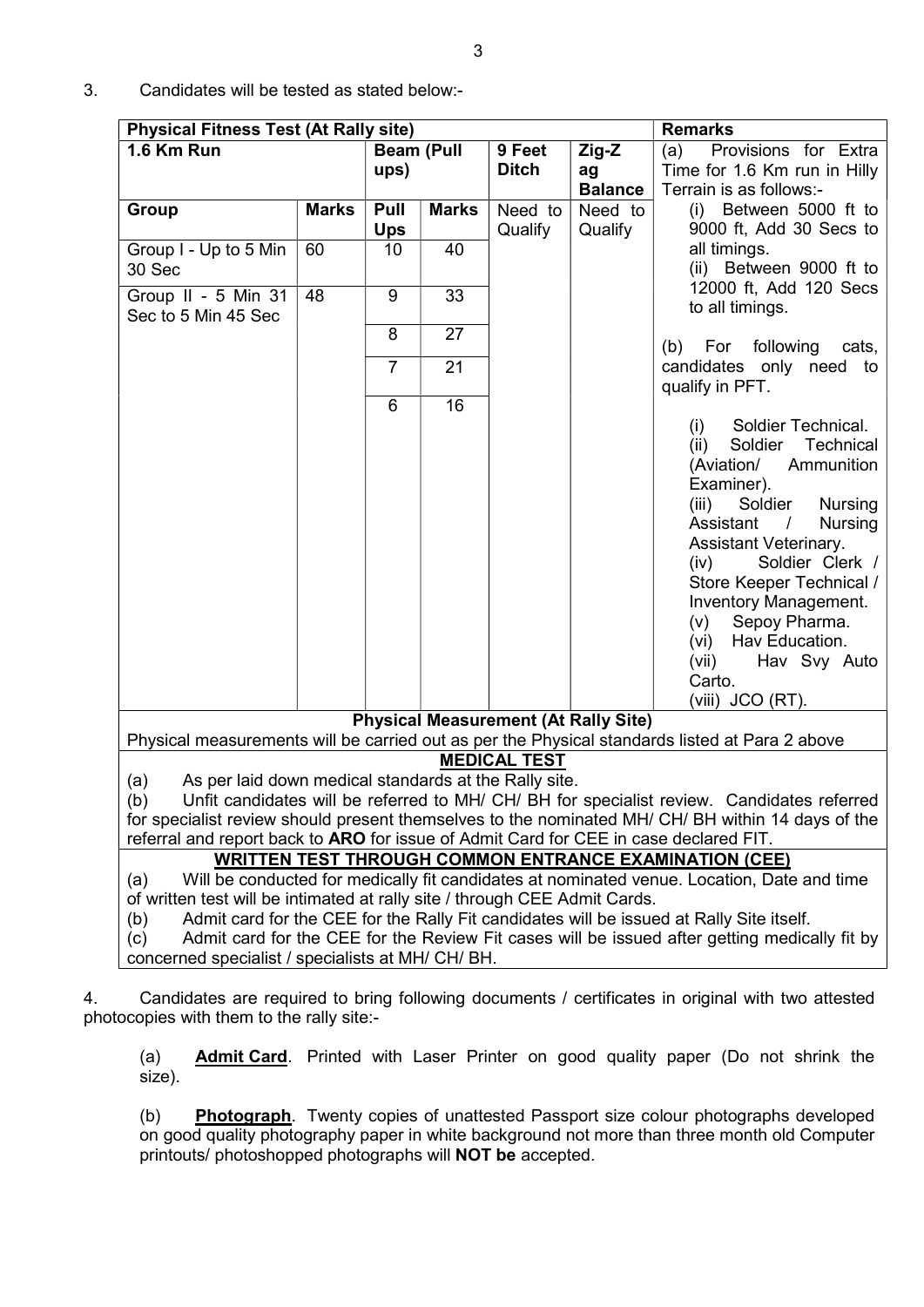## (c) Education Certificate :-

(i) Education Certificates with marks sheet in original of all educational qualifications achieved by candidate i.e Matric /Intermediate/ Graduation etc from recognized School/College/Board/University.

(ii) Provisional / online education certificate should be certified ink signed by the head of the education institution of concerned Board / University.

(iii) Candidates with metric certificate from open school should bring School Leaving Certificate countersigned by BEO/DEO.

(d) Domicile Certificate. Domicile certificate with photographs, issued by Tehsildar/District Magistrate.

(e) Caste Certificate. Caste Certificate affixed with photograph of the candidate, issued by the Tehsildar / District Magistrate.

Religion Certificate. Religion certificate issued by the Tehsildar / SDM. (If religion as "SIKH / HINDU / MUSLIM / CHRISTIAN" is not mentioned in caste certificate).

(g) School Character Certificate. School Character Certificate issued by the School/ College Principal/ Headmaster where the candidate last studied.

(h) Character Certificate. Character Certificate with photograph issued by village Sarpanch/ Municipal Corporation within six months.

 (j) Unmarried Certificate. Unmarried certificate for candidates less than 21 yrs of age with photographs issued by village Sarpanch/ Municipal Corporation within six months.

(k) Relationship Certificate. SOS / SOEX/ SOW/ SOWW candidates are required to produce the following documents:-

(i) Relationship certificate issued from respective Records office only duly signed by Records Officer with Personal number, Rank, Name and particulars of the Records officer issuing the Relation certificate with office seal / stamp is endorsed. Format of Relationship Certificate attached as per Appendix A.

(ii) A declaration to the affect as mentioned below in Affidavit on minimum Ten Rupees Non-Judicial Stamp paper prepared by the ESM duly signed by  $1<sup>st</sup>$  class/ Executive/Judicial Magistrate is required to be submitted by the candidates at rally site. Format of affidavit attached as per Appendix B.

(iii) Original Discharge Book of ESM also to be produced. Name and date of birth of the candidate must have been recorded in it.

(l) NCC Certificate. NCC A/B/C certificates and Republic Day parade certificate should have photographs of the candidate duly attested by issuing authority. Provisional NCC A/B/C pass certificates will only be accepted if authenticate by concerned NCC Group Commanders.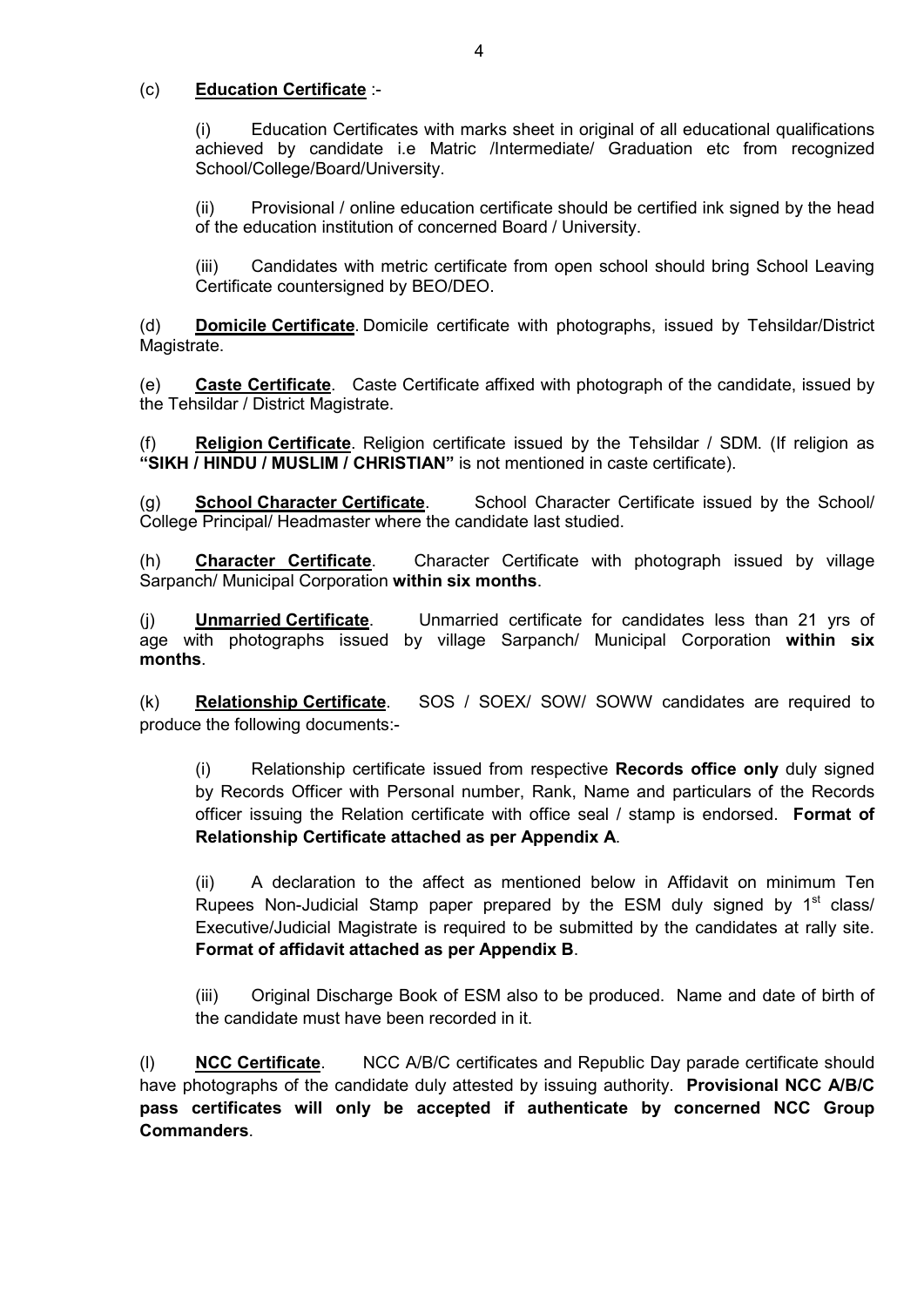## (m) Sports Certificate.

(i) The sports certificate issued by authorized sports federations are valid for two yrs from the issuedate as on first day of the recruitment rally, for which the candidate is being screened. For list of sports under which relaxation in physical standards is admissible attention is invited to www.joinindianarmy.nic.in website.

(ii) Sports certificate should be with registration number and from Government recognized sports institutes/bodies as under:-

| Level                                      | <b>Authorized Sports federation</b>          |  |  |
|--------------------------------------------|----------------------------------------------|--|--|
|                                            | for issue of Sports Certificate              |  |  |
| Represented India at the International     | Accredited Sports Federation of              |  |  |
| level                                      | India of respective sport that has           |  |  |
|                                            | fielded the individual / team to             |  |  |
|                                            | represent India.                             |  |  |
| Represented State at the Senior/Junior     | National Sports Federation of the            |  |  |
| National Level and have won any medal      | respective sports as recognized              |  |  |
| in the individual event or have reached    | by the Ministry of Youth Affair and          |  |  |
| upto eighth position in Team event         | sports                                       |  |  |
| Represented College / University in Inter  | <b>Inter University Sports Board</b>         |  |  |
| University Championship and have won       |                                              |  |  |
| any medal in individual event or have      |                                              |  |  |
| reached up to sixth position in the Team   |                                              |  |  |
| event                                      |                                              |  |  |
| Represented State at National Level in     | National Sports Federation of the            |  |  |
| Khelo India Games and have won any         | respective<br>Sports<br>Sports<br>$\sqrt{2}$ |  |  |
| medal in individual event or have reached  | Authority of India as recognized             |  |  |
| upto sixth position in the team event.     | by the Ministry of Youth Affairs             |  |  |
|                                            | and Sports                                   |  |  |
| Represented District at the State Level    | Respective<br><b>State</b><br><b>Sports</b>  |  |  |
| and have won any medal in individual       | Federation as recognized by State            |  |  |
| event or have reached upto fourth position | Sports Minstry.                              |  |  |
| in the team event                          |                                              |  |  |
| Represented the State school team in the   | All<br>India<br>School<br>Games              |  |  |
| events organized by all India School       | Federation                                   |  |  |
| Games Federation and have won any          |                                              |  |  |
| medal in individual event or upto sixth    |                                              |  |  |
| position in the Team event                 |                                              |  |  |

 (n) Affidavit. Duly signed by candidate on Rs 10/- Non-Judicial Stamp paper as per specimen duly attested by notary will be submitted by candidate (format as per Appendix 'C').

(o) Single Bank A/C, PAN Card & AADHAR Card. Single Bank A/C, PAN Card & Aadhar Card are mandatory documents for final enrolment for purpose of Pay & Allowances and other social benefits scheme.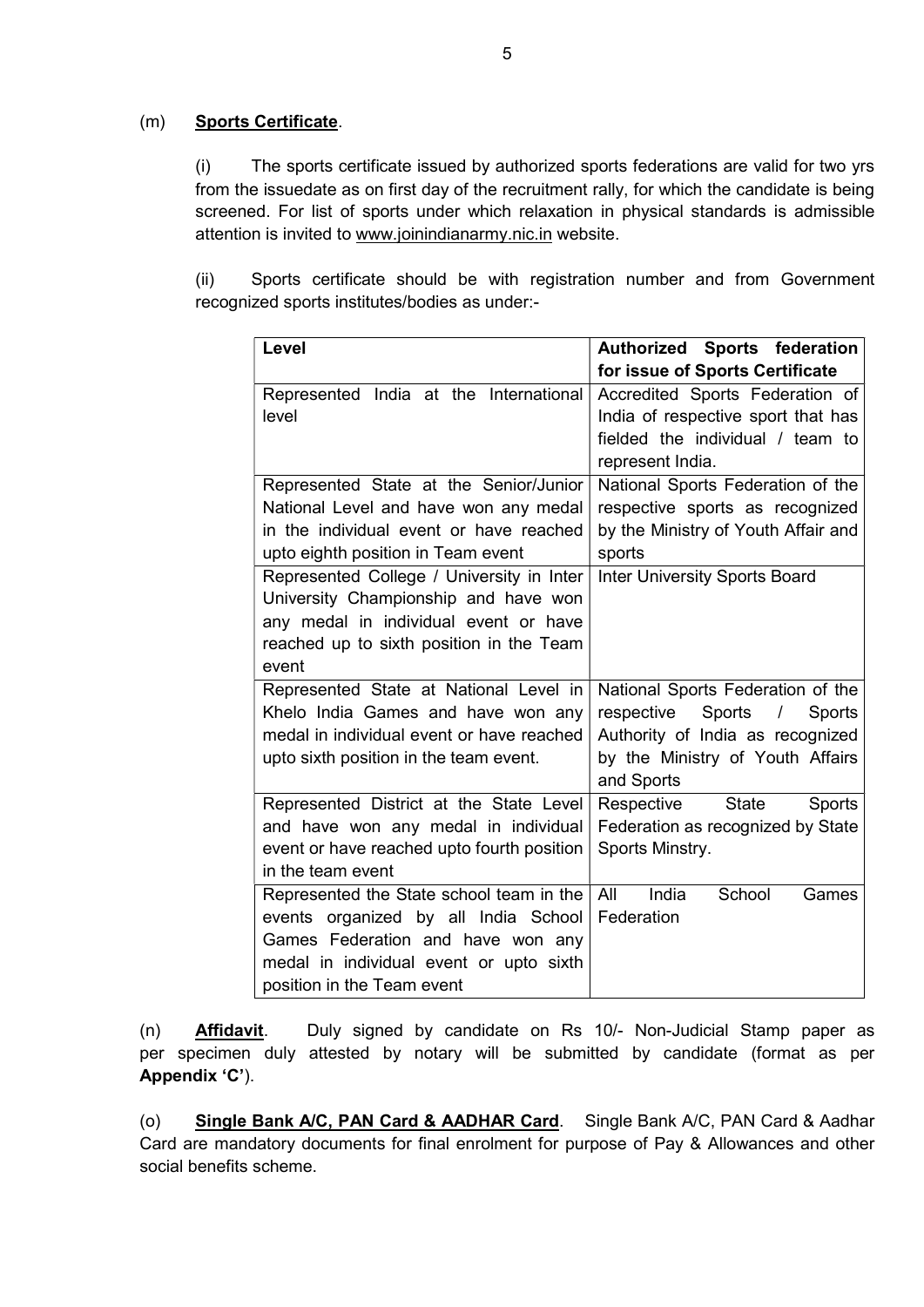## 5. Special Instructions.

(a) Candidates should bring their Aadhar linked mobile phone to facilitate documentation for final enrolment for purpose of Pay & Allowances and other social benefits scheme.

# (b) Samanya Niwas Praman Patra is required as per Govt of Rajasthan website (EMitra).

(c) Candidate below the age of 18 years should bring the certificate duly signed by the parents/guardians and attested by village Sarpanch, stating that the "I am sending my son name date of birth for recruitment in Army on my own interest and there is no objection on him joining the Army. I shall not ask for any compensation due to any injury/illness sustained by my son during screening".

## Important Instructions

6. Administration. Candidates are advised to bring sufficient eatables and drinking water with them since recruitment is a time consuming process.

7. Candidates will be permitted entry into the rally site only on production of Admit Card in duplicate generated online through the official website www.joinindianarmy.nic.in. Anyone found with fake admit card will be handed over to Civil Police.

8. Recruitment into the army is a free service. Candidates are advised not to pay bribe to any one for recruitment as it is based purely on merit. Selection process during recruitment at all stages is computerized and transparent. Therefore, candidates are advised to be beware of touts as they cannot help them at any stage.

9. Candidates are advised to check their age & education criteria before participating in the rally. Candidates found under age / overage and not meeting education criteria will be disqualified.

## 10. Giving / taking bribe, production of bogus / fake certificates and indulging in unfair means is a criminal offence and liable for punishment under law.

11. Certificates with overwriting, tampering of seals or erasing/ alteration of any type will not be accepted.

#### 12. All documents submitted by the candidates are verified by government agencies before enrolment into Army. Strong legal action will be taken against individuals submitting fake documents. Even after recruitment, the service will be terminated if candidates are found to have produced fake documents or gave wrong information at the time of recruitment, despite the number of years of service individual may have rendered.

13. No compensation for Death / injury / loss etc during the rally and no travelling allowance / dearness allowance for journey is admissible. Candidates will participate in the rally at their own risk and the participation is totally and entirely voluntary. The signing of Indemnity bond is mandatory requirement.

14. **Use of Performance Enhancing Drugs**. Use of any kind of performance enhancing drugs is strictly banned. Candidates having been found to have used the same will be debarred from further screening.

## 15. Tattoo. Permanent body tattoos are only permitted on inner face of forearms i.e from inside of elbow to the wrist and on the reverse side of palm / back (dorsal) side of hand. Permanent body tattoos on any other part of the body are not acceptable and candidates are likely to be REJECTED for further selection.

16. If 180 days or more lapse between screening medical at the rally and despatch, medical will be done again and unfit candidates in this review will not be recruited.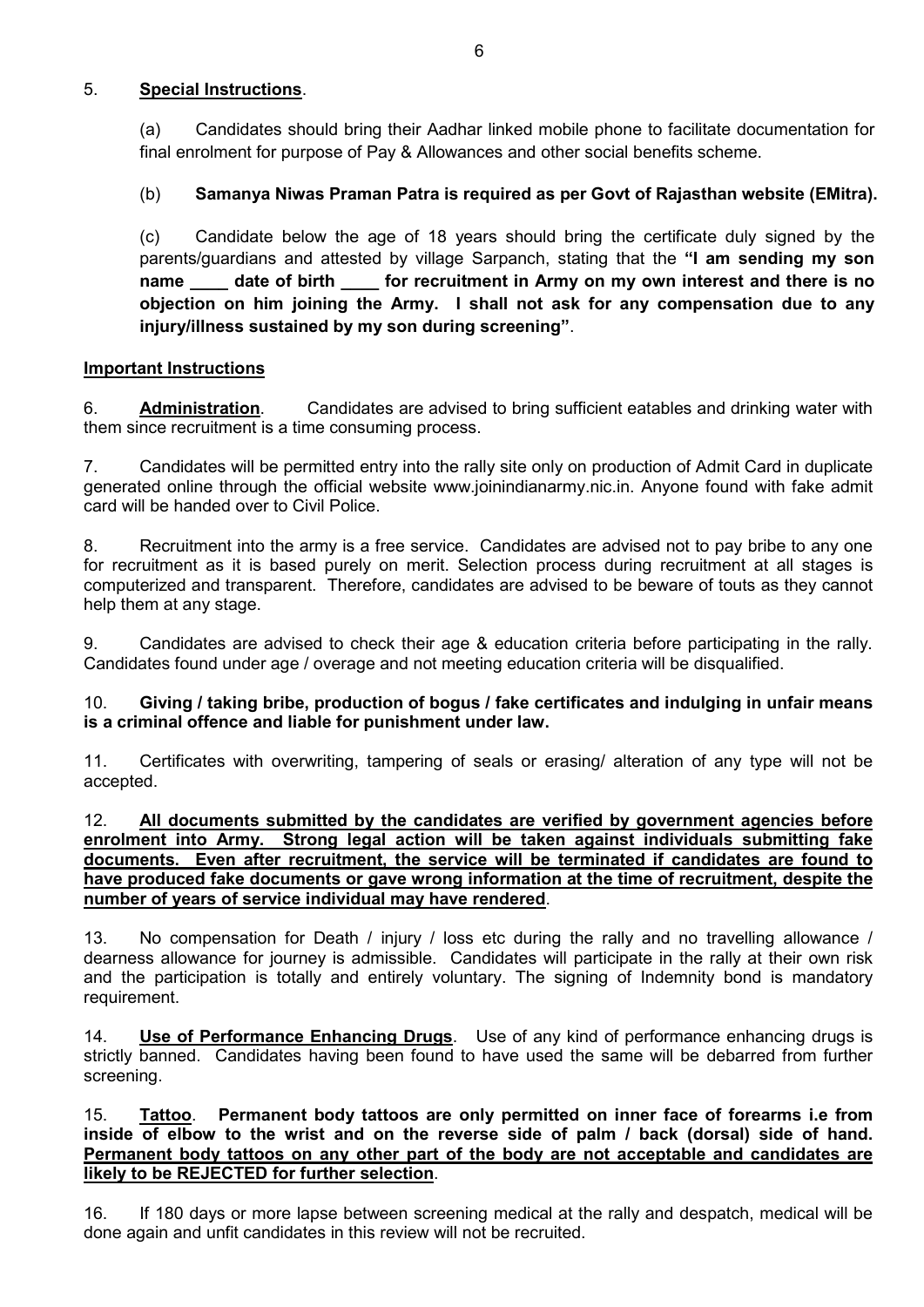17. Selection is provisional till Rahdari Certificate is issued and candidates are dispatched for training.

18. Mobile phones, smart watches and any other recording devices are not permitted in the rally site and the time of CEE.

19. Candidates are advised in their own interest to undergo medical exam before coming for selection especially with respect to flat foot, poor vision, deformities and physical measurements. All are advised to ensure that their ears are free of wax by getting it cleaned by a doctor prior to the rally.

20. Candidates may have to present themselves at rally site for three to four days. Candidates should make arrangements for stay under their own arrangements.

21. Negative marking would be applicable in CEE.

22. Result of written examination will be declared on the official website www.joinindianarmy.nic.in. No separate letter will be sent to the candidate. It is the responsibility of candidate to check his result and report to ARO for documentation.

23. For more details, contact No 07442322507, 0742322505 &8003499701.

24. **Disclaimer.** The terms and conditions, given in the notification and on the website are subject to change and should, therefore, be treated as guidelines only. In case of any ambiguity, the existing policies, rules and regulations of Indian Army / Government of India will be final. Details are also available on website www.joinindianarmy.nic.in.

Date : 05 Aug 2020

Place : Kota (Raj)

 $Sd/x \times x \times x$ ARO Kota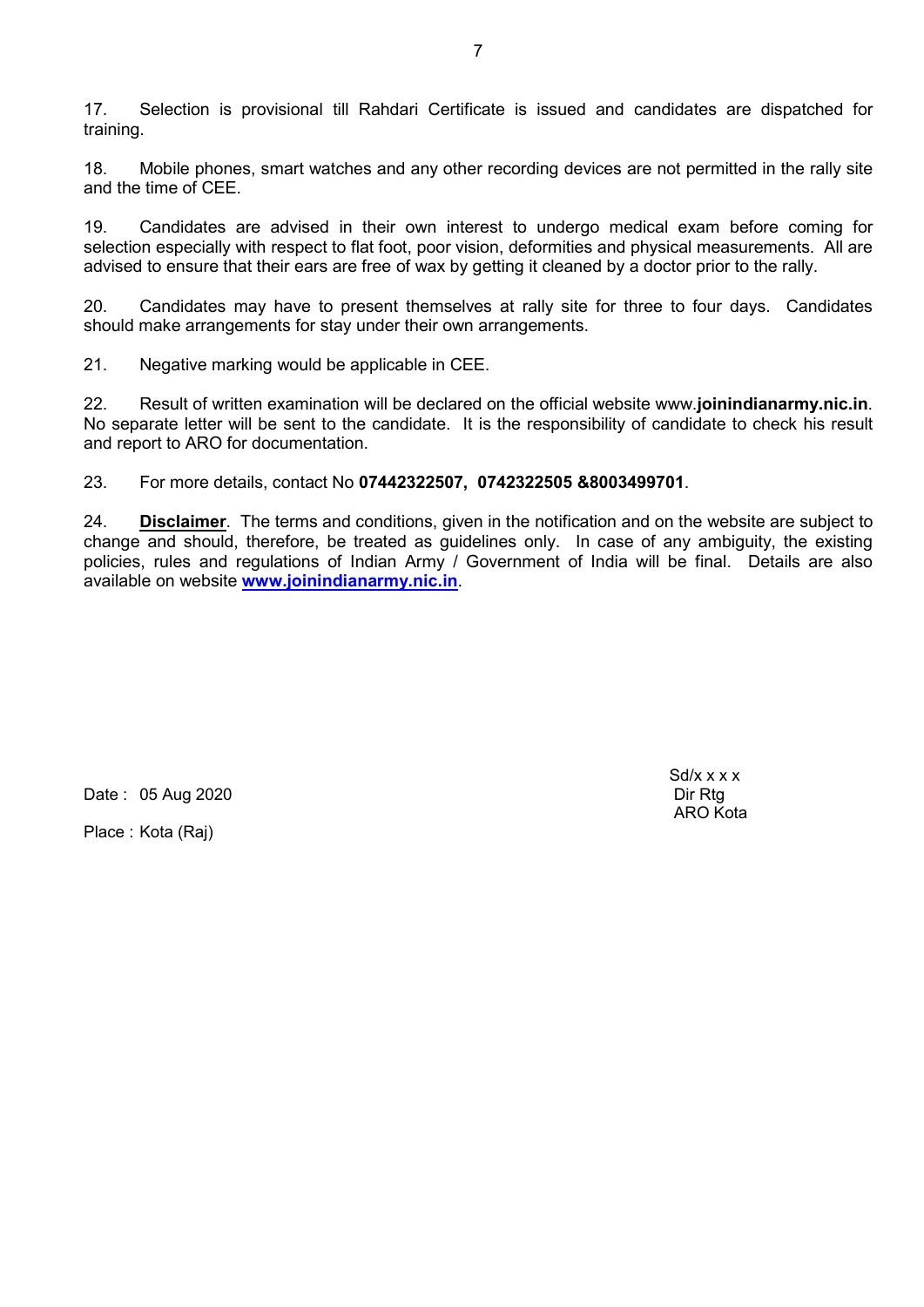# Annendix A

|        |                                                      |                          | (SUGGESTED FORMAT FOR RELATION CERTIFICATE)<br>(TO BE ISSUED BY RECORD OFFICE)                     | Appelluin A |
|--------|------------------------------------------------------|--------------------------|----------------------------------------------------------------------------------------------------|-------------|
|        |                                                      |                          | RELATIONSHIP CERTIFICATE IN RESPECT OF NO                                                          |             |
|        | <b>RANK</b>                                          | <b>NAME</b>              | <b>OF</b>                                                                                          |             |
|        |                                                      |                          | (UNIT)                                                                                             |             |
| 1.     |                                                      |                          | Certified that _____________________(Name), Father Name _________                                  | Mother      |
|        |                                                      |                          | Name__________________(in case of brother) whose date of birth is _________                        | is the son  |
|        |                                                      |                          |                                                                                                    |             |
|        |                                                      |                          |                                                                                                    |             |
| 2.     |                                                      |                          |                                                                                                    |             |
|        |                                                      |                          |                                                                                                    |             |
| 3.     |                                                      |                          | Address of the Serviceman / Ex-servicemen/War widow/Vidow/as/per records held is as follows:-      |             |
|        | <b>Permanent</b>                                     |                          |                                                                                                    |             |
|        |                                                      |                          |                                                                                                    |             |
|        |                                                      |                          |                                                                                                    |             |
|        |                                                      |                          |                                                                                                    |             |
|        |                                                      |                          |                                                                                                    |             |
| 4.     |                                                      |                          | The relationship certificate has also been issued to another son / brother of the Serviceman / Ex- |             |
|        | servicemen/War widow/ Widow named                    |                          | <b>Contract Contract State</b>                                                                     |             |
|        |                                                      |                          | <b>OR</b>                                                                                          |             |
|        |                                                      |                          | The relationship certificate has not been issued to any other Son/brother of the Serviceman / War  |             |
|        | Widow / Widow.                                       |                          |                                                                                                    |             |
|        |                                                      |                          |                                                                                                    |             |
| 5.     |                                                      |                          | Another son / prother of Serviceman / Ex-servicemen (as per details given at Para 1 above) has     |             |
|        | already been enrolled and the details are as under:- |                          |                                                                                                    |             |
|        |                                                      |                          |                                                                                                    |             |
|        | (a)                                                  | Name of Son/Brother.     |                                                                                                    |             |
|        | Date of Enrolment.<br>(b)                            |                          |                                                                                                    |             |
|        | (i)                                                  | Regt / Corps Trg Centre. |                                                                                                    |             |
|        | (ii)                                                 | Date of enrolment        |                                                                                                    |             |
|        |                                                      |                          |                                                                                                    |             |
|        | Station : Office Seal                                |                          |                                                                                                    |             |
|        |                                                      |                          | Name of Offr                                                                                       |             |
| Dated: |                                                      |                          | Rank<br>Personal No                                                                                |             |
|        |                                                      |                          | Appt                                                                                               |             |
|        |                                                      |                          |                                                                                                    |             |

8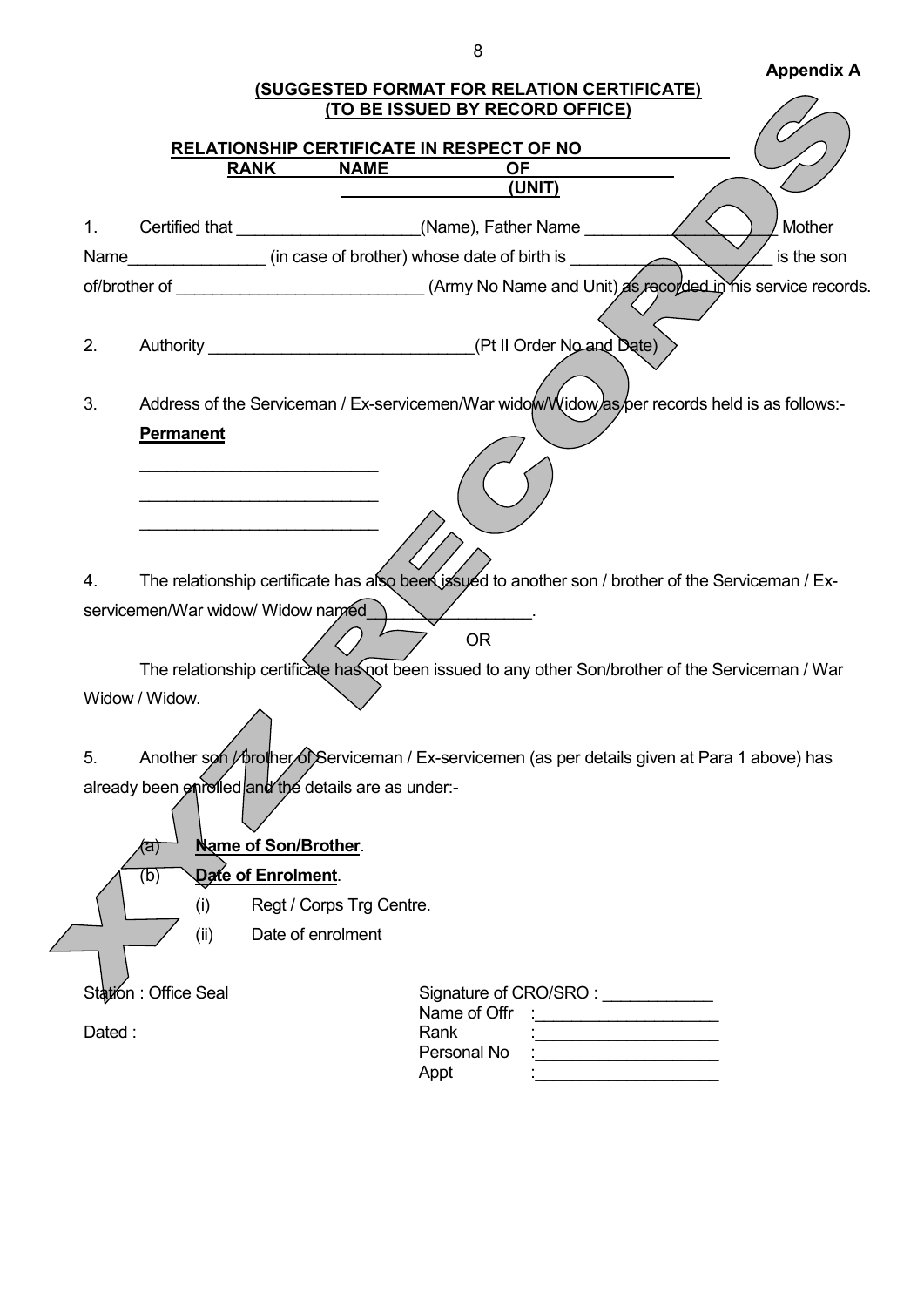# FORMAT FOR AFFIDAVIT

JOINT PHOTOGRAPHS OF CANDIDATE WITH FATHER/ MOTHER/ BROTHER SELF ATTESTED BY FATHER/ MOTHER/ BROTHER (AS THE CASE MAY BE)

| $1.$ $1,$                                                                                              |                   | No |                 |  | Rank |  |  | Namer |                                                                                                                                                                                                                                          | of    |
|--------------------------------------------------------------------------------------------------------|-------------------|----|-----------------|--|------|--|--|-------|------------------------------------------------------------------------------------------------------------------------------------------------------------------------------------------------------------------------------------------|-------|
|                                                                                                        |                   |    | $(Un$ it)       |  |      |  |  |       |                                                                                                                                                                                                                                          |       |
|                                                                                                        |                   |    | (Father's Name) |  |      |  |  |       | (Mother's                                                                                                                                                                                                                                | Name) |
|                                                                                                        |                   |    |                 |  |      |  |  |       | (in case of brother) whose photograph is affidxed above is my                                                                                                                                                                            |       |
|                                                                                                        | son/real brother. |    |                 |  |      |  |  |       |                                                                                                                                                                                                                                          |       |
| 2. Date of Birth of (Candidate's Name) _______________________________ is as per the Birth Certificate |                   |    |                 |  |      |  |  |       |                                                                                                                                                                                                                                          |       |
|                                                                                                        |                   |    |                 |  |      |  |  |       |                                                                                                                                                                                                                                          |       |
|                                                                                                        |                   |    |                 |  |      |  |  |       | No _________________ issued by _____________________(Issuing Authority) and as recorded in the                                                                                                                                           |       |
|                                                                                                        |                   |    |                 |  |      |  |  |       | Matriculation certificate No <b>Education Board.</b> Issued by <b>Education Board.</b> And The Second Lines are seen to the Second Second Second Second Second Second Second Second Second Second Second Second Second Second Second Sec |       |
|                                                                                                        |                   |    |                 |  |      |  |  |       | 3. I undert6ake that I am liable to be punished under Army Act if the declaration made by me at                                                                                                                                          |       |

Dated:  $\blacksquare$ 

Servicemen)

(Signature of serving Soldier/Ex-

(Army No, Rank, Name & Unit)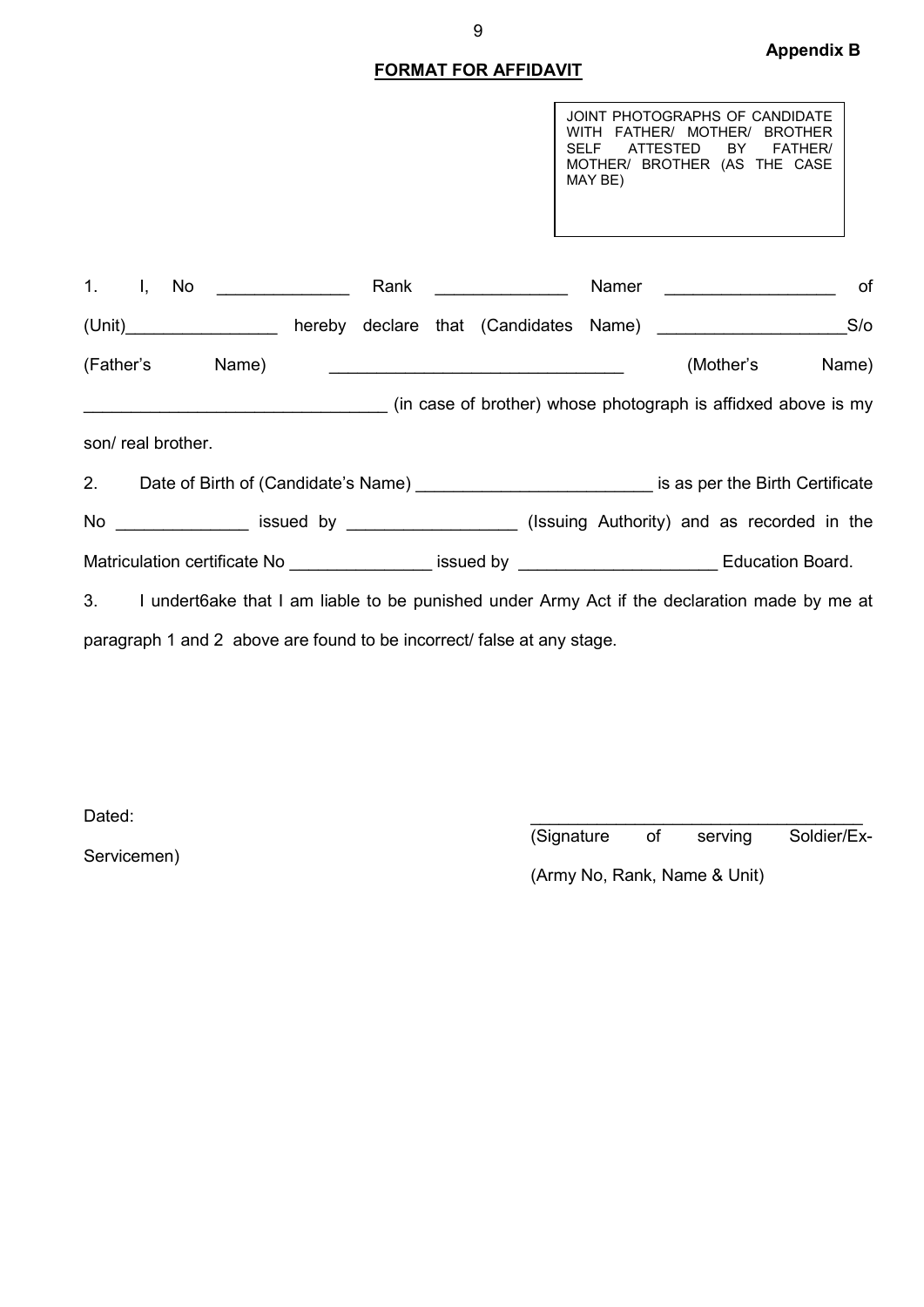Passport size photo 3.5 x 4.5cm

## (SUGGESTED FORMAT FOR AFFIDAVIT)

1. I, No Imprope and Son of Lattingtheory while applying for enrolment in Army solemnly affirm & state the following in my respect:-

(a) I belong to following caste / religion :-

Caste \_\_\_\_\_\_ Sub Caste \_\_\_\_\_\_\_ Religion

(b) My residential address are as under:-

## (i) Permanent Home Address

| <b>Fatehrs Name</b> | House No |
|---------------------|----------|
| Vill/ Mohalla       | Tehs     |
| Dist                | State    |

## (ii) Postl Address

| <b>Fatehrs Name</b> | House No |
|---------------------|----------|
| Vill/ Mohalla       | ⊤ehs     |
| Dist                | State    |

(iii) I fully understand that if enrolled, a detailed verification of my character and amendments will be carried out by police and civil administration from my permanent address submitted above and also places where I have resided in the last five years.

(iv) My places of residence in the last five yers are as stated under:-

| <b>Ser</b> | From $\vert$ To | Residential Address in full i.e. House Number,<br>Lane / Street/ Road, Village/ Town / Mohalla,<br>Thana, Post Office, Teshil and District |
|------------|-----------------|--------------------------------------------------------------------------------------------------------------------------------------------|
| (a)        |                 |                                                                                                                                            |
| (b)        |                 |                                                                                                                                            |

(c) I am married/ unmarried.

(d) I hereby certify that I am not involved in any civil / criminal case.

OR

I was involved in following cases but was acquitted:-

 $(i)$   $\qquad \qquad$  $(ii)$   $\qquad \qquad \qquad$ 

Following court cases / FIR are pending against me:-

 $(i)$   $\qquad \qquad$  $(ii)$   $\qquad \qquad \qquad$ 

(e) Consent Certificate. I am below 18 years and my parent give their consent, for attending the Arny Recruitment Rally (if applicable).

Signature of Father